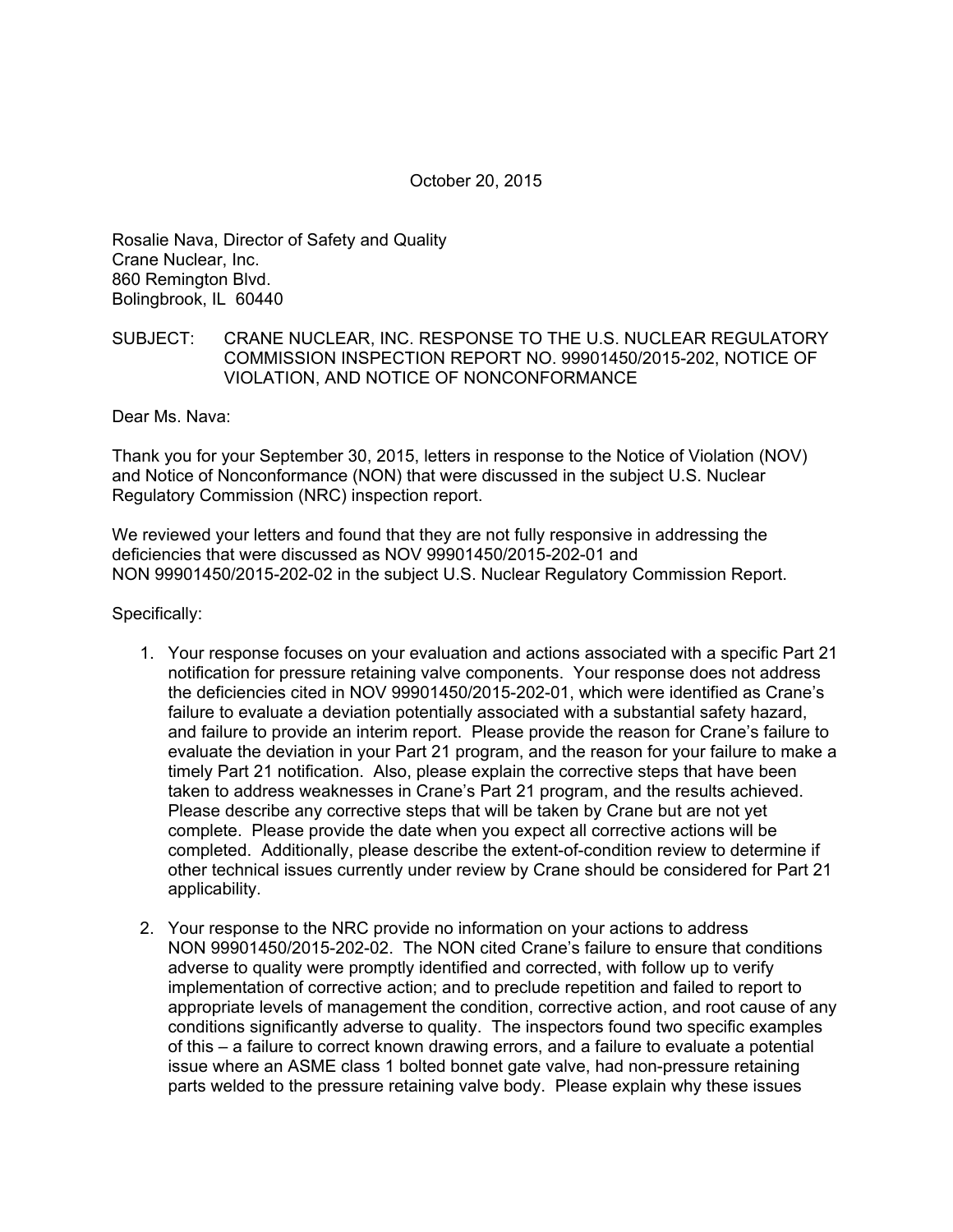were not entered into your Corrective Action Program for evaluation and disposition. Please describe corrective actions taken by Crane to address weaknesses in the Corrective Action Program, as well as any actions you plan to take that are not yet complete. Please provide the date when you expect all corrective actions will be completed. Please describe the extent-of-condition review to determine if similar issues exist where conditions adverse to quality have not been documented in a CAR, resulting in inadequate, untimely or no actions taken.

Please provide a written explanation or statement within 30 days of this letter in accordance with the instructions specified in the enclosed NOV and NON of inspection report No. 99901450/2015-202. The agency will consider extending the response time if you show good cause for us to do so.

In accordance with Title 10 of the *Code of Federal Regulations* (10 CFR) 2.390 "Public Inspections, Exemptions, Requests for Withholding," of the NRC's "Rules of Practice," a copy of this letter, its enclosure(s), and your response will be made available electronically for public inspection in the NRC Public Document Room or from the NRC's Agencywide Documents Access and Management System, accessible from the NRC Web site at http://www.nrc.gov/reading-rm/adams.html. To the extent possible, your response should not include any personal privacy, proprietary, or safeguards information so that it can be made available to the Public without redaction. If personal privacy or proprietary information is necessary to provide an acceptable response, then please provide a bracketed copy of your response that identifies the information that should be protected and a redacted copy of your response that deletes such information. If you request that such material is withheld from public disclosure, you must specifically identify the portions of your response that you seek to have withheld and provide in detail the bases for your claim (e.g., explain why the disclosure of information will create an unwarranted invasion of personal privacy or provide the information required by 10 CFR 2.390(b) to support a request for withholding confidential commercial or financial information). If safeguards information is necessary to provide an acceptable response, please provide the level of protection described in 10 CFR 73.21 "Protection of Safeguards Information: Performance Requirements."

Please contact Mr. Richard McIntyre at 301-415-3215, or via electronic mail at Richard.McIntyre@nrc.gov, if you have any questions or need assistance regarding this matter.

Sincerely,

## */RA/*

Edward H. Roach, Chief Mechanical Vendor Inspection Branch Division of Construction Inspection and Operational Programs Office of New Reactors

Docket No.: 99901450